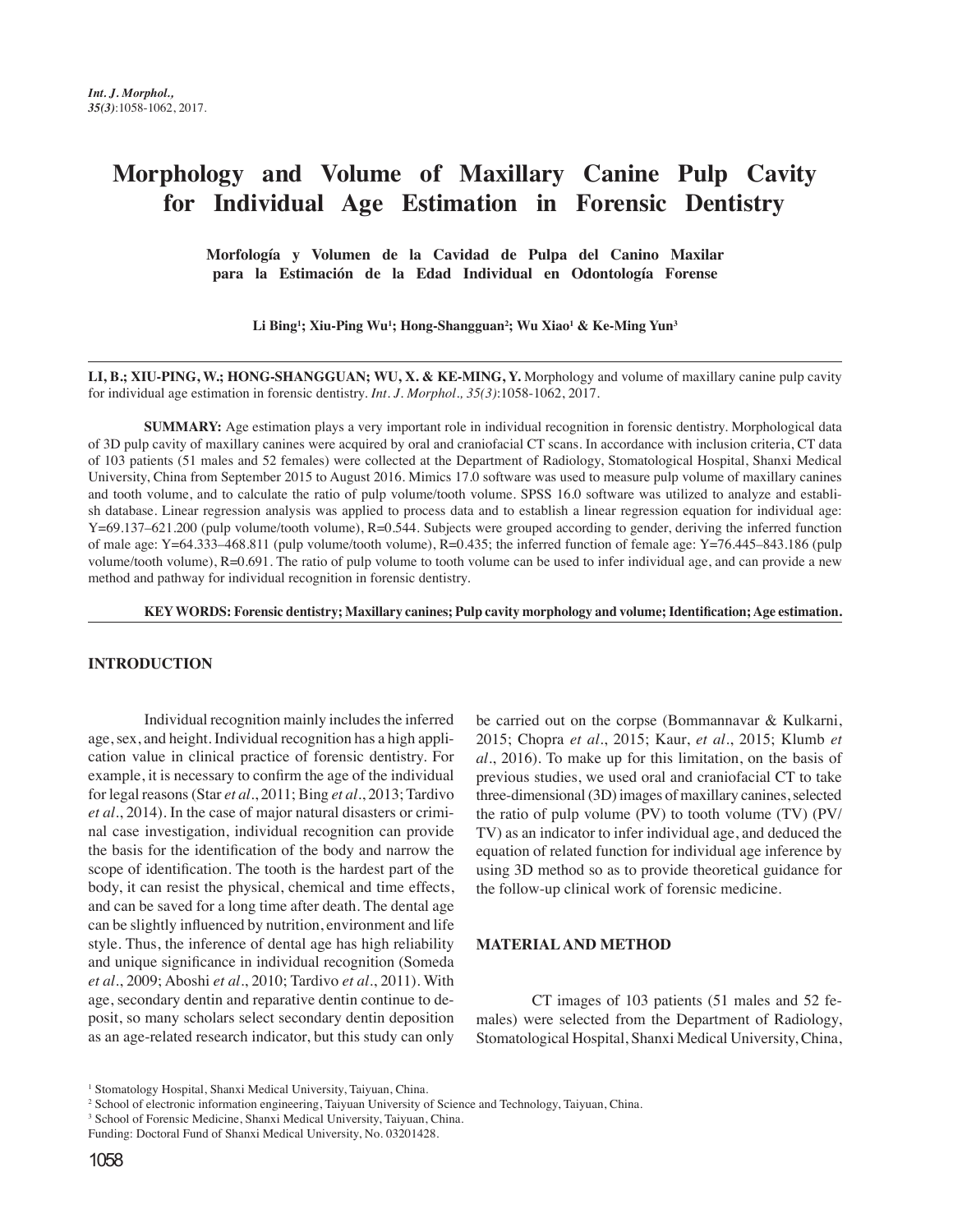

Fig.1. Interface after data import.



Fig. 2. Three-dimensional reconstruction of dental arch shape.



Fig. 3. Three-dimensional reconstruction of the maxillary canines.



Fig. 4. Three-dimensional reconstruction of the pulp cavity.

from September 2015 to August 2016. Inclusion criteria: (1) Clear and complete teeth; (2) completely developed maxillary canine root tip, no abrasion, no caries, no dental treatment history, no calcification in the pulp cavity; (3) no history of orthodontics and orthognathic surgery. Exclusion criteria: (1) Oral and maxillofacial deformities and other systemic diseases affecting oral and maxillofacial development; (2) history of orthodontic treatment or trauma. Measurement indexes : PV/TV.

**Instruments and software.** Oral and craniofacial CT (MCT-1)(Morita, Japan); Mimics 17.0 software; SPSS 16.0 software.

**Harvesting CT images and importing CT image data.** We recorded the basic information of each CT image, including name, sex, date of birth, age, and date of image shooting. CT image data were imported after being converted to DICOM format (Fig. 1).

**3D reconstruction of dental arch.** The 3D reconstruction of the dental arch was completed according to the threshold of the teeth (Fig. 2).

**3D reconstruction of maxillary canine shape.** In accordance with morphology and location of maxillary canines, the erasure, regional growth, and patching of the canines, adjacent teeth and skeleton were performed to complete the 3D reconstruction of maxillary canines and volume calculation (Fig. 3).

**3D reconstruction of pulp cavity of maxillary canines.** According to threshold range of the pulp cavity, regional growth, patching and erasure of the pulp cavity of maxillary canines were conduced to finish the 3D reconstruction of pulp cavity of maxillary canines and volume calculation (Fig. 4).

**Statistical analysis.** SPSS 16.0 software was used to analyze data and establish database. Linear regression method was utilized to establish age discrimination function.

## **RESULTS**

Descriptive analysis of measurement indexes. Mimics 17.0 software was used to measure PV and TV and to calculate the PV/TV (Table I).

**Establishment of age estimation equation.** SPSS 16.0 software was applied to analyze and establish database. Linear regression analysis was employed to process data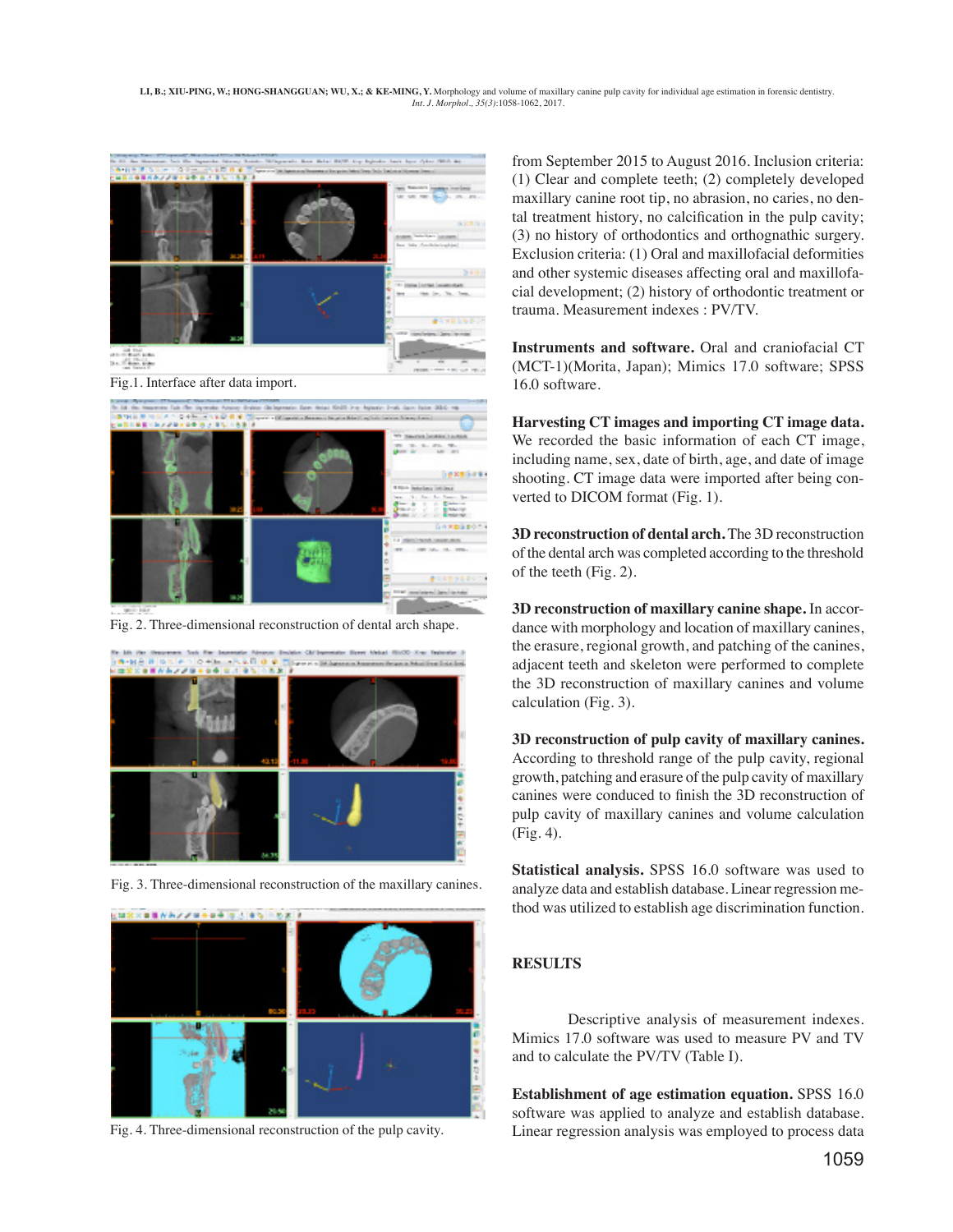(Tables II, III) and to establish a linear regression equation for individual age: Y=69.137–621.200X (X=PV/TV), P < 0.001, R=0.544. The linear regression equation was statistically significant. When PV/TV changed 0.01, the age averagely changed  $6.212$ ; R2=29.6 %; these suggested that age changes of 29.6 % can be explained by PV/TV.

**Establishment of male and female age estimation equations.** Subjects were grouped according to sex, and analyzed using linear regression analysis, deriving the inferred function of male age:  $Y=64.333-468.811$  (PV/TV), R=0.435; the inferred function of female age: Y=76.445–843.186 (PV/ TV), R=0.691. Results suggested that male and female linear regression equations were statistically significant.

Tables I. Statistical description of measurement results.

|                | Minimum | Maximum | Mean      | Std. Deviation |
|----------------|---------|---------|-----------|----------------|
| $PV/T$ (males) | 013222  | 073243  | 04194985  | 012060164      |
| PV/T (females) | 025720  | 074363  | .03993891 | 010596221      |

Table II Linear regression analysis of all samples.

| Model |            | Unstandardized Coefficients |            | Standardized<br>Coefficients |       | Sig. |
|-------|------------|-----------------------------|------------|------------------------------|-------|------|
|       |            |                             | Std. Error | Beta                         |       |      |
|       | (Constant) | 69.137                      | 4.045      |                              | 7.093 | .000 |
|       | ratio      |                             | 95.260     | - 544                        |       | 000  |

Table III Correlation coefficient of linear regression equation.

| л. | - | $\sim$ $\sim$ | $\overline{\phantom{a}}$<br>-<br>ne |
|----|---|---------------|-------------------------------------|
|    |   |               |                                     |

### **DISCUSSION**

Teeth are the hardest parts of the human body, can resist the influence of various physical and chemical factors, and can provide protection for the research of individual recognition (Abreu-Glowacka *et al*., 2011; Wu *et al*., 2014). Gustafson first proposed in 1950 to use six characteristic changes of age-related teeth for age estimation, but there were some defects in the age structure and statistical inference of the samples. Subsequently, many scholars use dentin translucency, cementum ring structure, amino acid racemization, and modified Gustafson method for age estimation (Singh *et al*., 2014; Shrigiriwar & Jadhav, 2013; Vandevoort *et al*., 2004; Telang *et al*., 2014; Gilmore & Grote, 2012). However, these methods are complicated, require professionals to use special equipment and to spend a lot of time and financial resources, and sometimes even need to pull out the teeth. It is destructive and cannot be achieved in living beings, and is sometimes

not accepted in ethics, religion, and scientific research. Some scholars also carry on the age estimation according to the tooth attrition degree, but this method is affected by diet and individual habits, subjective, with high error rate. With the development of medical imaging, oral and maxillofacial CT can be used for 3D reconstruction and axial imaging. The scanning time is short; the resolution is high; and the reconstructed image is clear. CT provides a new method and thought for the individual recognition of forensic dentistry (Jagannathan *et al*., 2011; Cantekin *et al*., 2013). In this study, the maxillary canine was chosen as the sample, because the length of stay in the mouth was longer compared with other teeth. The canine is a relatively larger single root canal tooth, which is easier to operate compared with other single or multiple root canal teeth. The canine has special position and function, so its wear in the mouth is relatively light (Tardivo *et al*., 2011).

CT image data were imported in the software after being converted to DICOM format for statistical analysis.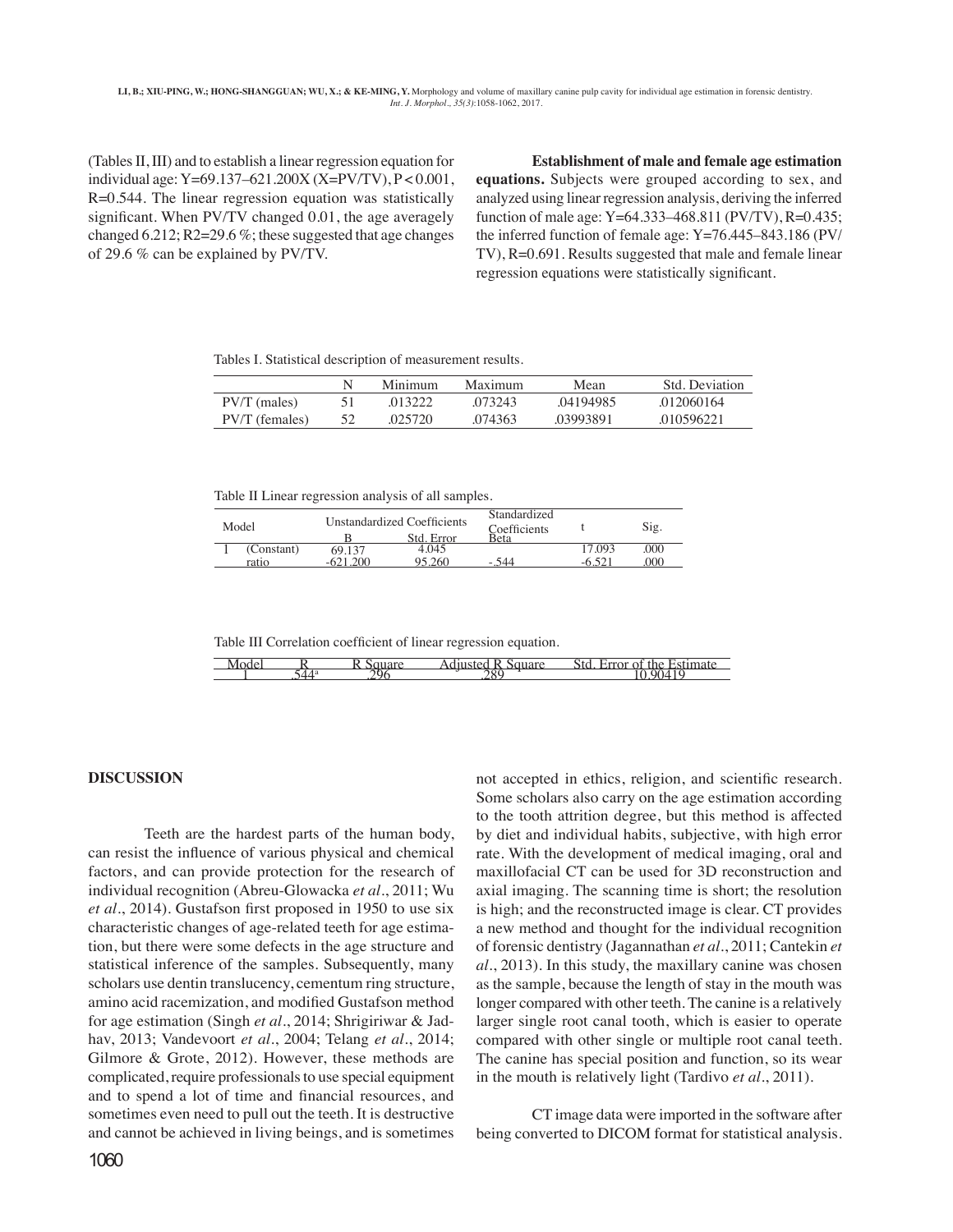This not only overcomes the overlapping of the traditional 2D image data, but also solves the error caused by manual measurement; and the operation is simple and quick. We balanced the sample size between males and females in various age groups to avoid bias caused by a large number of subjects at a certain age.

On the basis of previous studies, this study used oral and craniofacial CT to take 3D images of maxillary canines, selected PV/TV ratio as an indicator to infer individual age. Nevertheless, Ge *et al*. (2015), proposed that secondary dentin deposition directly caused a reduction in pulp cavity volume, and confirmed that the pulp cavity volume chosen as the research index was more scientific and reliable than the choice of PV/TV ratio. This study analyzed PV/TV ratio using linear regression analysis according to sex grouping, and analyzed PV as a research index. Our results demonstrated that when PV/TV ratio was used as an index, a linear regression equation for individual age was established:  $Y=69.137-621.200$  (PV/TV),  $R=0.544$ ; the inferred function of male age: Y=64.333–468.811 (PV/TV), R=0.435; the inferred function of female age: Y=76.445–843.186 (PV/ TV), R=0.691. Above results were significantly different. When PV was used as an index, R=0.450; R=0.441 in males; R=0.678 in females. Our results suggested that for age estimation, the effects of PV/TV ratio as the index were better than that of PV as the index. In summary, PV/TV ratio can be used to estimate individual age, and provides a new method and means for individual recognition in forensic dentistry.

**LI, B.; XIU-PING, W.; HONG-SHANGGUAN; WU, X. & KE-MING, Y.** Morfología y volumen de la cavidad de pulpa del canino maxilar para la estimación de la edad individual en odontología forense. *Int. J. Morphol., 35(3)*:1058-1062 2017.

**RESUMEN:** La estimación de la edad juega un papel importante en el reconocimiento individual en la odontología forense. Los datos morfológicos de la cavidad pulpar tridimensional de los caninos maxilares fueron adquiridos por tomografía computarizada oral y craneofacial. De acuerdo con los criterios de inclusión, se recolectaron datos de 103 pacientes (51 hombres y 52 mujeres) en el Departamento de Radiología del Hospital de Estomatología de la Universidad de Medicina de Shanxi, desde septiembre de 2015 hasta agosto de 2016. Se utilizó el software Mimics 17.0 para medir el volumen de pulpa de los caninos maxilares y el volumen del diente, además, se calculó la relación entre el volumen de la pulpa y el volumen del diente. Se utilizó el software SPSS 16.0 para analizar y establecer las bases de datos. El análisis de regresión lineal se aplicó a los datos del proceso y para establecer la edad individual se aplicó una ecuación de regresión lineal: Y = 69.137-621.200 (volumen de la pulpa / volumen del diente),  $R =$ 0.544. Los sujetos se agruparon según el sexo, derivando la función inferida de la edad masculina:  $Y = 64.333 - 468.811$  (volumen de la pulpa / volumen del diente),  $R = 0.435$ ; La función inferida de

la edad de la mujer:  $Y = 76.445 - 843.186$  (volumen de la pulpa / volumen del diente), R = 0.691. La relación entre el volumen de la pulpa y el volumen del diente puede usarse para inferir la edad individual y puede proporcionar un nuevo método y forma para el reconocimiento individual en la odontología forense.

**PALABRAS CLAVE: Odontología forense; Caninos maxilares; Morfología y volumen de la cavidad pulpar; Identificación; Estimación de edad.**

## **REFERENCES**

- Aboshi, H.; Takahashi, T. & Komuro, T. Age estimation using microfocus X-ray computed tomography of lower premolars. *Forensic Sci. Int., 200(1-3)*:35-40, 2010.
- Abreu-Glowacka, M.; Zaba, C.; Koralewska-Kordel, M.; Michalak, E.; Lorkiewicz-Muszynska, D. & Tezyk, A. DNA studies performed on a mummified body from Forensic Department Museum of Poznan University of Medical Sciences. *Arch. Med. Sadowej. Kryminol., 61(2)*:181-7, 2011.
- Bing, L.; Wu, X.; Feng, Y.; Wang, Y. & Liu, H. Application of X-ray cephalometric analysis of adolescents in medicolegal investigation. *Life Sci. J., 10(3)*:2450-5, 2013.
- Bommannavar, S. & Kulkarni, M. Comparative study of age estimation using dentinal translucency by digital and conventional methods. *J. Forensic Dent. Sci., 7(1)*:71-5, 2015.
- Cantekin, K.; Sekerci, A. E. & Buyuk, S. K. Dental computed tomographic imaging as age estimation: morphological analysis of the third molar of a group of Turkish population. *Am. J. Forensic Med. Pathol., 34(4)*:357-62, 2013.
- Chopra, V.; Thodasam, G.; Ahmad, Z. H.; Singh, S.; Rajawat, I. & Gupta, S. Conventional versus digital approach for measuring dentin translucency in forensic age estimation. *J. Nat. Sci. Biol. Med., 6(1)*:139-43, 2015.
- Ge, Z. P.; Ma, R. H.; Li, G.; Zhang, J. Z. & Ma, X. C. Age estimation based on pulp chamber volume of first molars from cone-beam computed tomography images. *Forensic Sci. Int., 253*:133.e1-7, 2015.
- Gilmore, C. C. & Grote, M. N. Estimating age from adult occlusal wear: a modification of the miles method. *Am. J. Phys. Anthropol., 149(2)*:181- 92, 2012.
- Jagannathan, N.; Neelakantan, P.; Thiruvengadam, C.; Ramani, P.; Premkumar, P.; Natesan, A.; Herald, J. S. & Luder, H. U. Age estimation in an Indian population using pulp/tooth volume ratio of mandibular canines obtained from cone beam computed tomography. *J. Forensic Odontostomatol., 29(1):*1-6, 2011.
- Kaur, P.; Astekar, M.; Singh, J.; Arora, K. S. & Bhalla, G. Estimation of age based on tooth cementum annulations: A comparative study using light, polarized, and phase contrast microscopy. *J. Forensic Dent. Sci., 7(3)*:215-21, 2015.
- Klumb, K.; Matzenauer, C.; Reckert, A.; Lehmann, K. & Ritz-Timme, S. Age estimation based on aspartic acid racemization in human sclera. *Int. J. Legal Med., 130(1)*:207-11, 2016.
- Shrigiriwar, M. & Jadhav, V. Age estimation from physiological changes of teeth by Gustafson's method. *Med. Sci. Law, 53(2)*:67-71, 2013.
- Singh, N.; Grover, N.; Puri, N.; Singh, S. & Arora, S. Age estimation from physiological changes of teeth: A reliable age marker? *J. Forensic Dent. Sci., 6(2)*:113-21, 2014.
- Someda, H.; Saka, H.; Matsunaga, S.; Ide, Y.; Nakahara, K.; Hirata, S. & Hashimoto, M. Age estimation based on three-dimensional measurement of mandibular central incisors in Japanese. *Forensic Sci. Int., 185(1-3)*:110-4, 2009.
- Star, H.; Thevissen, P.; Jacobs, R.; Fieuws, S.; Solheim, T. & Willems, G. Human dental age estimation by calculation of pulp-tooth volume ratios